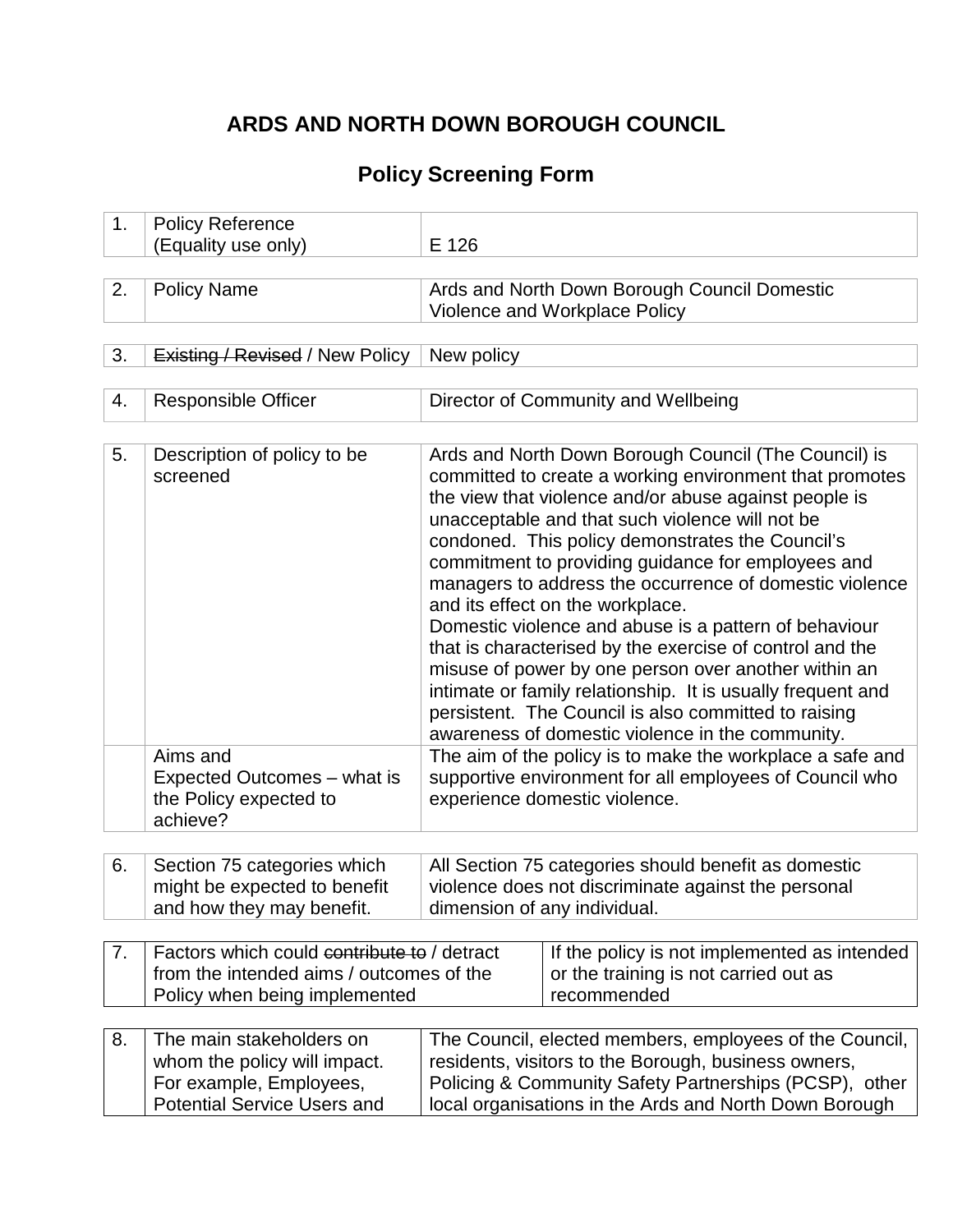| <b>Community Groups</b>         | Council area, PSNI, Women's Aid, Samaritans, local        |
|---------------------------------|-----------------------------------------------------------|
| Consider the internal and       | churches, faith based organisations, charities and        |
| external impacts (either actual | voluntary organisations as well as Onus, through its Safe |
| or potential) and comment, or   | Place initiative. Local hospitals, GP's, Northern Ireland |
| list, information where         | <b>Ambulance Service and Social Services</b>              |
| appropriate                     |                                                           |

9. Please provide details of other policies which have a bearing on this one.

| Policies:                                      | Owned by:                   |
|------------------------------------------------|-----------------------------|
| E 13 Capability Policy                         |                             |
| E 36 Flexible Working Arrangements Policy      | Ards and North Down Borough |
| E 37 Managing Absence Policy and Procedure     | Council                     |
| E 38 Dignity at Work Policy and Procedure      |                             |
| E 60 Family Friendly Leave Arrangements Policy |                             |
| E 66 Safeguarding policy for children, young   |                             |
| people and adults who may be vulnerable        |                             |
| E 75 Investors in People Accreditation         |                             |
|                                                |                             |

| 10. | Available evidence (quantitative and qualitative) considered as important to encourage |                                                                   |  |
|-----|----------------------------------------------------------------------------------------|-------------------------------------------------------------------|--|
|     | completion in relation to:                                                             |                                                                   |  |
|     | <b>Religious Belief</b>                                                                | The NINIS and NISRA data demonstrates the breakdown of the        |  |
|     | <b>Political Opinion</b>                                                               | Borough resident population in relation Religious Belief, Racial  |  |
|     | <b>Racial Group</b>                                                                    | Group, Age, Marital Status, Men & Women generally as well as      |  |
|     | Age                                                                                    | some data on Disability and Dependents. The Electoral Office      |  |
|     | <b>Marital Status</b>                                                                  | provide accurate data on the outcome and recorded attendance      |  |
|     | Sexual orientation                                                                     | at the Local Council, Stormont and Westminster elections.         |  |
|     | Men & Women                                                                            | The employee monitoring data shows the breakdown of the           |  |
|     | generally                                                                              | workforce in relation to Religious Belief, Age and Men &          |  |
|     | <b>Disability</b>                                                                      | Women. There is limited data on Racial Group, Marital Status,     |  |
|     | Dependents                                                                             | Disability and Dependents.                                        |  |
|     |                                                                                        | The data on those individuals subjected to domestic violence      |  |
|     |                                                                                        | demonstrates that although women are more likely to be            |  |
|     |                                                                                        | affected by it and its threat, domestic violence does not         |  |
|     |                                                                                        | discriminate in relation to any of the categories of Section 75.  |  |
|     |                                                                                        | Monitoring data on employees is currently being considered to     |  |
|     |                                                                                        | ensure an up to date profile on the current workforce.            |  |
|     |                                                                                        | No accurate data is retained on sexual orientation. Political     |  |
|     |                                                                                        | Opinion is not collated in relation to the employees as it is not |  |
|     |                                                                                        | considered appropriate in the working environment.                |  |

| 11.1 | Based on data previously provided what are the needs, experiences and priorities for each |                                                               |  |
|------|-------------------------------------------------------------------------------------------|---------------------------------------------------------------|--|
|      | of the following categories, in relation to this policy/decision?                         |                                                               |  |
|      | While domestic violence and abuse most commonly refers to<br><b>Religious Belief</b>      |                                                               |  |
|      | <b>Political Opinion</b>                                                                  | that perpetrated against a partner, it also includes violence |  |
|      | <b>Racial Group</b>                                                                       | against ex-partners, and violence by any other person who has |  |
|      | Age                                                                                       | a close or family relationship with the victim. It does not   |  |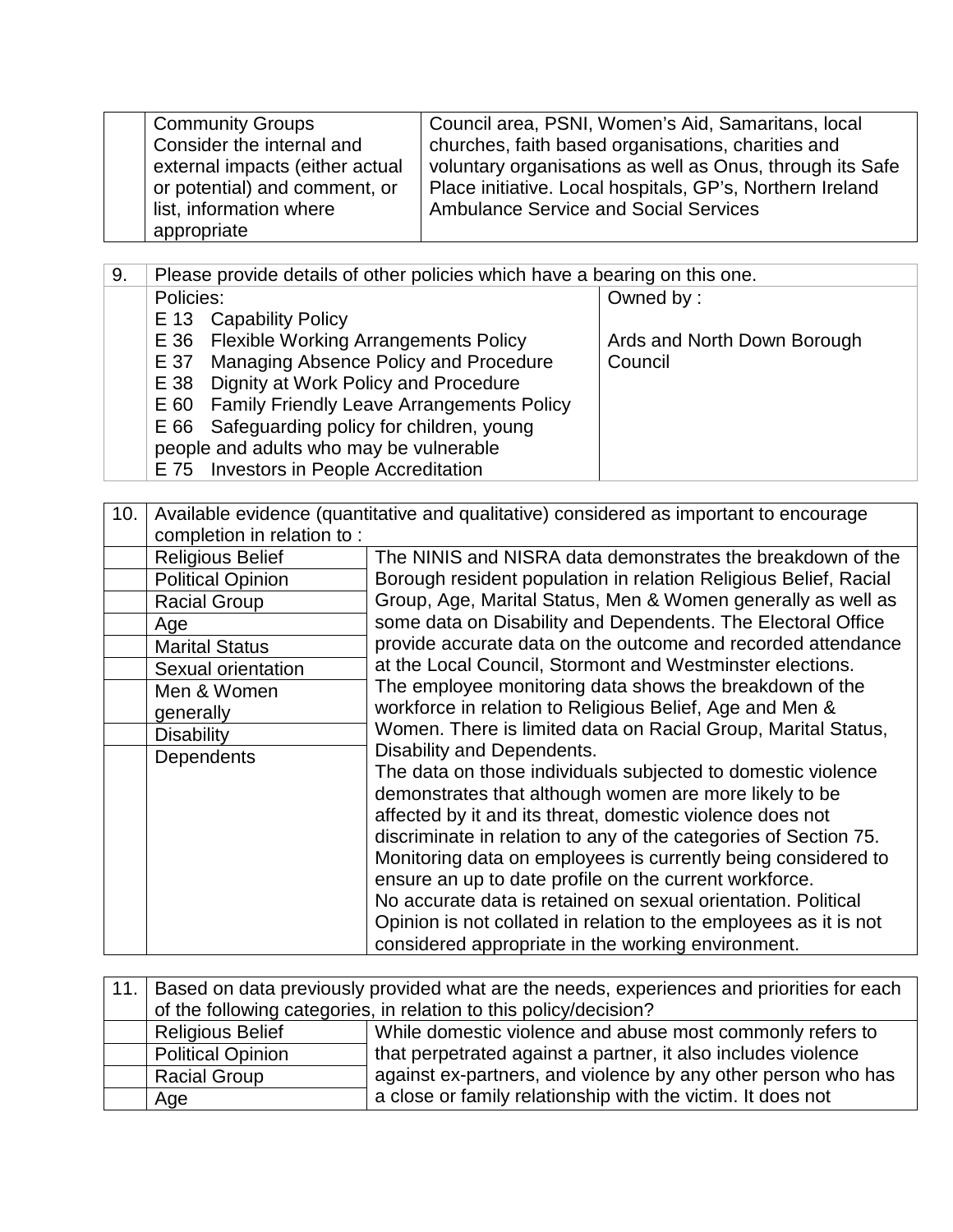| <b>Marital Status</b> | discriminate on any of the Section 75 categories, although is |
|-----------------------|---------------------------------------------------------------|
| Sexual orientation    | more frequently carried out against females.                  |
| Men & Women           | The policy is to ensure any individual has the protection and |
| generally             | support necessary within the workplace irrespective of their  |
| <b>Disability</b>     | Section 75 identity.                                          |
| Dependents            |                                                               |

### **Does this Policy require an Equality Impact Assessment?**

| What is the likely impact on equality of opportunity for each of the Section 75 categories? |                                           |                  |
|---------------------------------------------------------------------------------------------|-------------------------------------------|------------------|
|                                                                                             | Detail of Impact                          | Level of Impact  |
|                                                                                             |                                           | Minor/Major/None |
| <b>Religious Belief</b>                                                                     | Domestic violence and abuse most          | <b>None</b>      |
| <b>Political Opinion</b>                                                                    | commonly is perpetrated against a         |                  |
| <b>Racial Group</b>                                                                         | partner, ex-partner, or any other         |                  |
| Age                                                                                         | person who has a close or family          |                  |
| <b>Marital Status</b>                                                                       | relationship with the victim. It does not |                  |
| Sexual orientation                                                                          | discriminate on any of the Section 75     |                  |
| Men & Women                                                                                 | categories, although is more frequently   |                  |
| generally                                                                                   | carried out against females.              |                  |
| <b>Disability</b>                                                                           |                                           |                  |
| <b>Dependents</b>                                                                           |                                           |                  |

| 2. | Section 75 equality categories? | Are there opportunities to better promote equality of opportunity for people within the                                                                                                                                               |                          |  |
|----|---------------------------------|---------------------------------------------------------------------------------------------------------------------------------------------------------------------------------------------------------------------------------------|--------------------------|--|
|    |                                 | If "Yes", provide details                                                                                                                                                                                                             | If "No", provide details |  |
|    | <b>Religious Belief</b>         | No.                                                                                                                                                                                                                                   |                          |  |
|    | <b>Political Opinion</b>        | This policy is to ensure all employees are afforded the<br>same training, protection, sign posting and support<br>irrespective of their Section 75 dimensions and those of<br>their colleagues and trusted friend where they identify |                          |  |
|    | <b>Racial Group</b>             |                                                                                                                                                                                                                                       |                          |  |
|    | Age                             |                                                                                                                                                                                                                                       |                          |  |
|    | <b>Marital Status</b>           |                                                                                                                                                                                                                                       |                          |  |
|    | Sexual orientation              | within this policy.                                                                                                                                                                                                                   |                          |  |
|    | Men & Women generally           |                                                                                                                                                                                                                                       |                          |  |
|    | <b>Disability</b>               |                                                                                                                                                                                                                                       |                          |  |
|    | <b>Dependents</b>               |                                                                                                                                                                                                                                       |                          |  |

| 3. | To what extent is the Policy likely to impact on Good Relations between people of different<br>religious belief, political opinion or racial group? |                                                     |                  |
|----|-----------------------------------------------------------------------------------------------------------------------------------------------------|-----------------------------------------------------|------------------|
|    |                                                                                                                                                     | Details of Impact                                   | Level of Impact  |
|    |                                                                                                                                                     |                                                     | Minor/Major/None |
|    | <b>Religious Belief</b>                                                                                                                             | This policy will impact on all employees equitably. |                  |
|    | <b>Political Opinion</b>                                                                                                                            |                                                     |                  |
|    | <b>Racial Group</b>                                                                                                                                 |                                                     |                  |

4. Are there opportunities to better promote Good Relations between people of different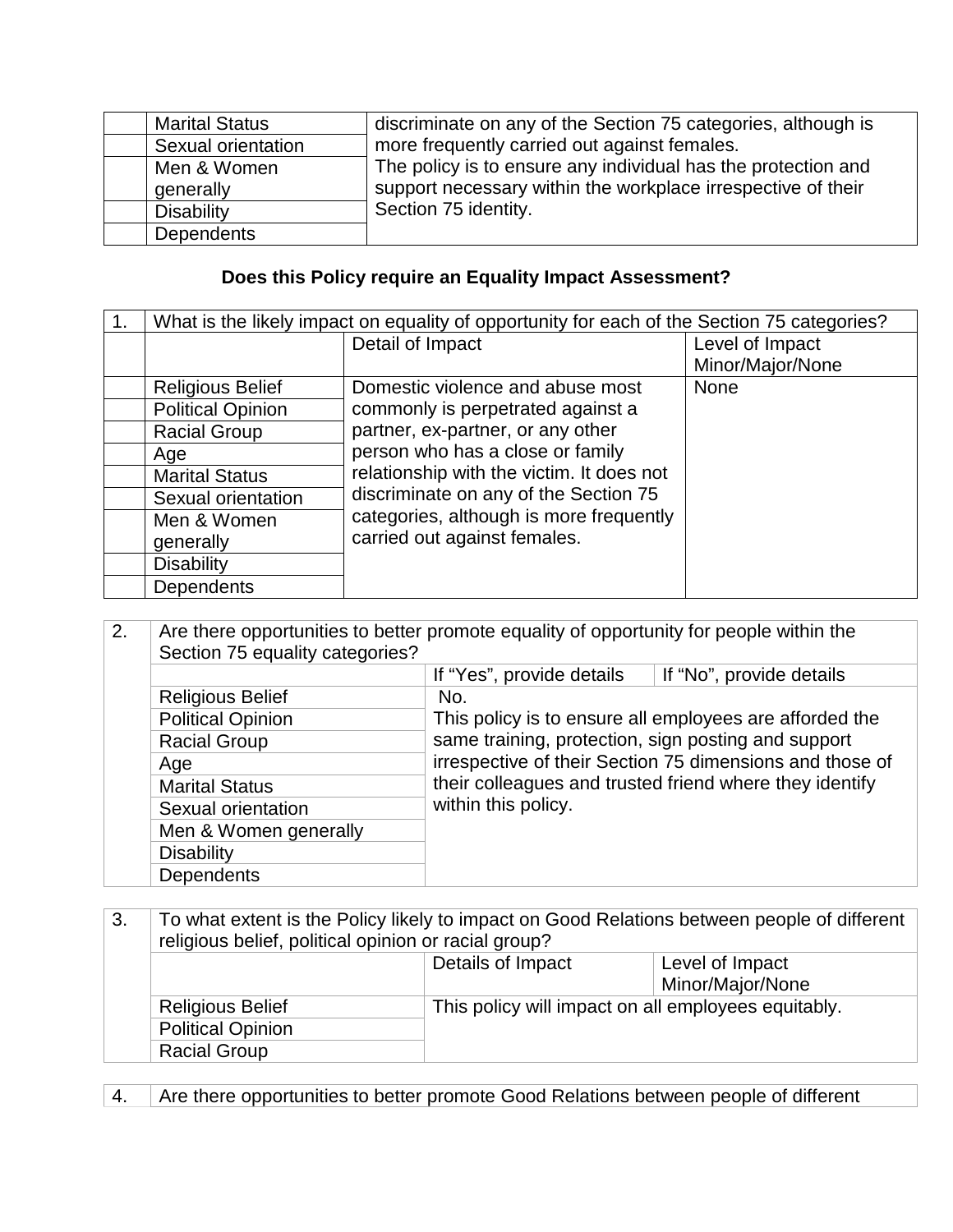|                          | religious belief, political opinion or racial group? |                         |  |
|--------------------------|------------------------------------------------------|-------------------------|--|
|                          | If "Yes" provide details                             | If "No" provide details |  |
| <b>Religious Belief</b>  |                                                      |                         |  |
| <b>Political Opinion</b> | No as the policy is effective towards all employees. |                         |  |
| <b>Racial Group</b>      |                                                      |                         |  |

#### Additional Considerations

| Multiple Identity<br>Considerations                                                                                                                                                                                                                                                                                          | Details of Impact or potential impact (Positive/Negative)                                                                                                                                                                                                                                                                                                                          |
|------------------------------------------------------------------------------------------------------------------------------------------------------------------------------------------------------------------------------------------------------------------------------------------------------------------------------|------------------------------------------------------------------------------------------------------------------------------------------------------------------------------------------------------------------------------------------------------------------------------------------------------------------------------------------------------------------------------------|
| Are there any potential impacts<br>of the policy decision on<br>people with multiple identities?<br>(e.g. disabled minority ethnic<br>persons)<br>Where appropriate provide<br>details of data on the impact of<br>the policy on people with<br>multiple identities.<br>Specify relevant Section 75<br>categories concerned. | Domestic violence and abuse most commonly is<br>perpetrated against a partner, ex-partner, or any other<br>person who has a close or family relationship with the<br>victim. It does not discriminate on any of the Section 75<br>categories, although it is more frequently carried out<br>against females. Each individual affected will have their<br>unique multiple identity. |

### **Disability Discrimination Order (NI) 2006**

| Does this proposed policy<br>provide an opportunity to:                                                                           | Yes / No | Explain your reasoning:                                                                                                                                                                                       |
|-----------------------------------------------------------------------------------------------------------------------------------|----------|---------------------------------------------------------------------------------------------------------------------------------------------------------------------------------------------------------------|
| better promote positive<br>attitudes towards disabled<br>people<br>increase participation by<br>disabled people in public<br>life | Yes      | This policy will be made available to all<br>employees. Where a need is identified or a<br>reasonable adjustment required to access<br>the policy, or support under this policy, this<br>will be facilitated. |

#### **Monitoring Arrangements**

Section 75 places a requirement on the Council to have equality monitoring arrangements in place in order to assess the impact of policies and services, help identify barriers to fair participation and to better promote equality of opportunity.

| Outline what data you could       |                                                         |
|-----------------------------------|---------------------------------------------------------|
| collect in the future in order to | Access to this policy should be confidential. However,  |
| monitor the impact of this        | those accessing the policy may provide information that |
| policy / decision on equality,    | will assist in its review and improve awareness.        |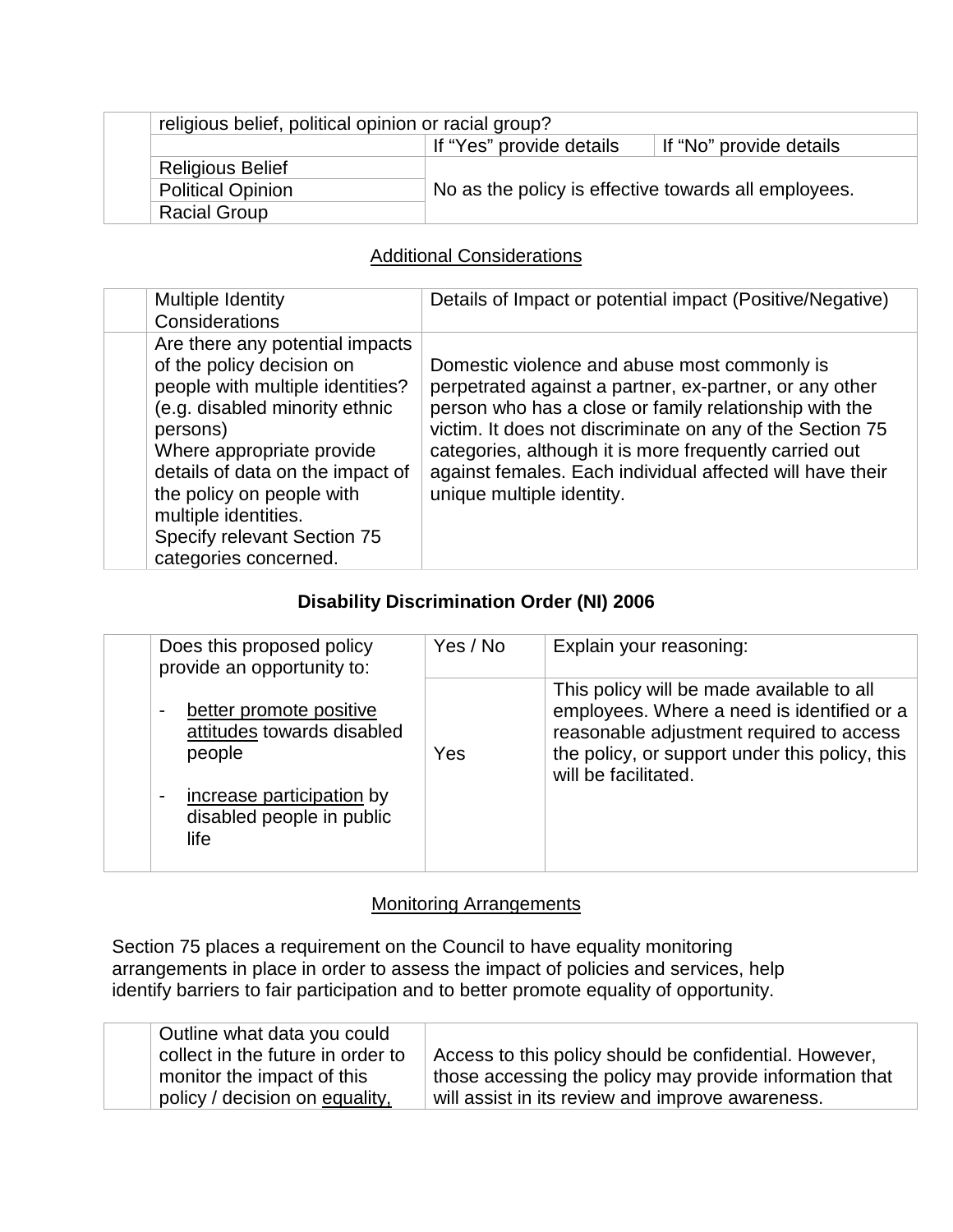#### Consideration of Human Rights

The Human Rights Act 1998 brings the European Convention on Human Rights (ECHR) into UK and, therefore, Northern Ireland. Indicate below any potential *adverse impacts* that the policy / decision may have in relation to human rights issues

| <b>Right to Life</b>                         | Article 2  |  |
|----------------------------------------------|------------|--|
| Prohibition to torture, inhuman or degrading | Article 3  |  |
| treatment                                    |            |  |
| Prohibition of slavery and forced labour     | Article 4  |  |
| <b>Right to Liberty and Security</b>         | Article 5  |  |
| Right to a Fair and Public Trial             | Article 6  |  |
| Right to no punishment without due legal     | Article 7  |  |
| process                                      |            |  |
| Right to respect for private and family      | Article 8  |  |
| life, home and correspondence                |            |  |
| Right to freedom of thought, conscience and  | Article 9  |  |
| religion                                     |            |  |
| Right to freedom of Expression               | Article 10 |  |
| Right to freedom of peaceful assembly and    | Article 11 |  |
| association                                  |            |  |
| Right to marry and found a family            | Article 12 |  |
| The prohibition on discrimination            | Article 14 |  |
| Protection of property and enjoyment of      | Protocol 1 |  |
| possessions                                  | Article 1  |  |
| Right to education                           | Protocol 1 |  |
|                                              | Article 2  |  |
| Right to free and secret election            | Protocol 1 |  |
|                                              | Article 3  |  |

| Please explain any adverse<br>impacts on human rights that you<br>have identified?               |  |
|--------------------------------------------------------------------------------------------------|--|
| Please indicate any ways in which<br>you consider the policy positively<br>promotes Human Rights |  |

I can confirm that the proposed policy / decision have been screened for:-

| Equality of opportunity and good relations |
|--------------------------------------------|
| Disabilities duties; and                   |
| Human rights issues                        |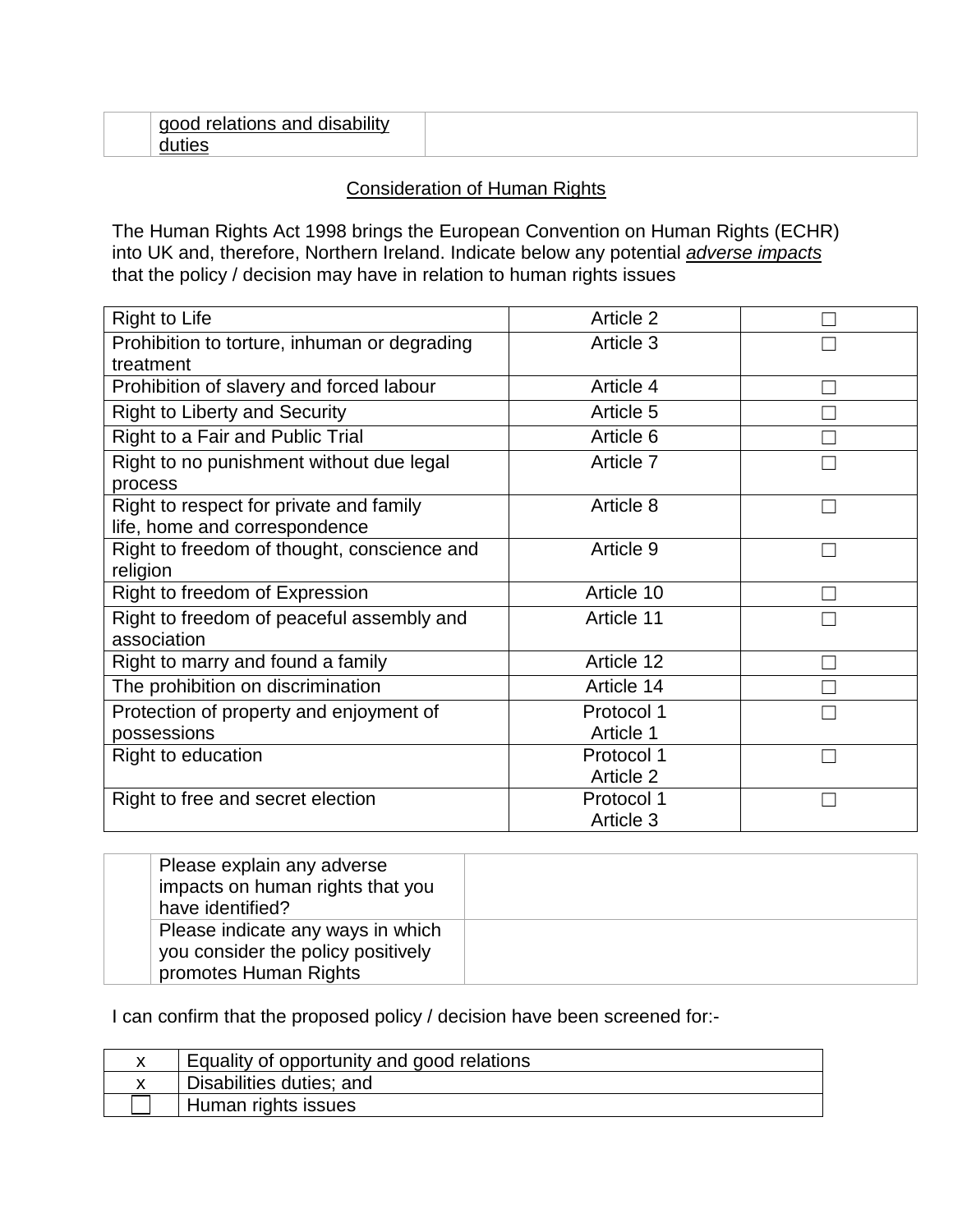On the basis of the answers to the screening questions, I recommend that this policy / decision is:-

| X. | Screened Out – No EQIA necessary (no impacts)     |
|----|---------------------------------------------------|
|    | Screened Out – Mitigating Actions (minor impacts) |
|    | Screened In - Necessary to conduct a full EQIA    |
|    | Please detail actions to be taken:                |
|    |                                                   |

Screening assessment completed by:-

Name: Nicola Dorrian Title: Externally Funded Programmes Manager Date: 17 September 2017 Signature:

Director/Head of Service decision approved by:

Name: Jan Nixey Title: Head of Community and Culture Date: 17 September 2017 Signature:

#### If an Equality Impact Assessment is required

| <b>Priority Rating for</b><br><b>Timetabling an Equality</b><br>Impact Assessment. (1-3) |                                                         | <b>Priority Criterion</b>                   | Rating |
|------------------------------------------------------------------------------------------|---------------------------------------------------------|---------------------------------------------|--------|
|                                                                                          | Effect on equality of opportunity and good<br>relations |                                             |        |
|                                                                                          |                                                         | Social need                                 |        |
|                                                                                          |                                                         | Effect on people's daily lives              |        |
|                                                                                          |                                                         | Relevance to a public authority's functions |        |

| Is this Policy Affected by<br>Timetables established by<br>other relevant Public<br>Authorities? |  |
|--------------------------------------------------------------------------------------------------|--|
|                                                                                                  |  |

| Monitoring Recommendation |  |
|---------------------------|--|
|                           |  |

| Approval and Authorisation |                     |       |
|----------------------------|---------------------|-------|
| Screened by:               | Position/Job Title: | Date: |